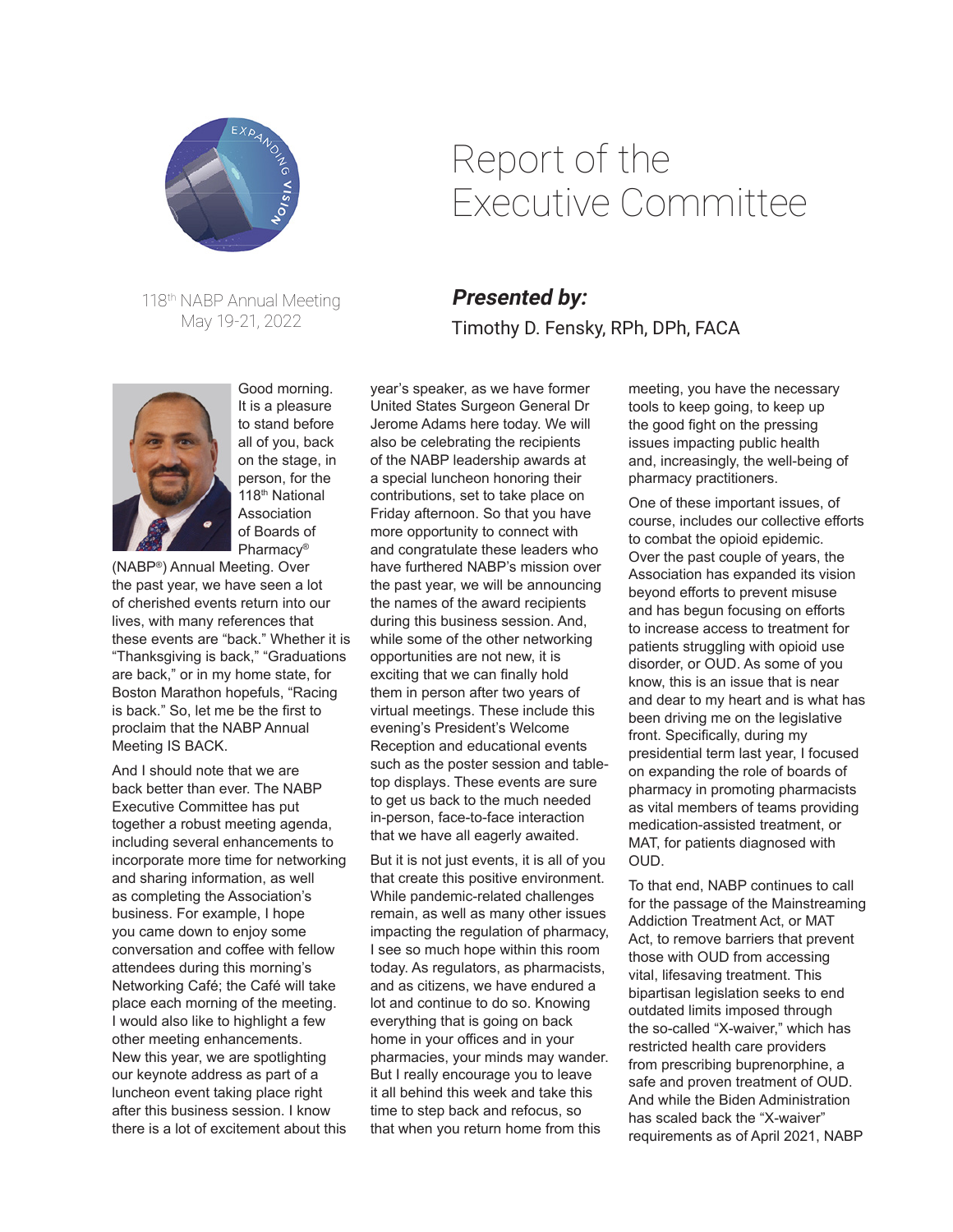continues to push for Congress to pass the MAT Act so that all practitioners are included in this exemption.

In addition, in the fall of 2021, NABP and three other state board associations launched the Opioid Regulatory Collaborative, or the ORC. The ORC held its first conference in March, bringing together senior leaders from NABP, the American Association of Dental Boards, the Federation of State Medical Boards, and the National Council of State Boards of Nursing to discuss current trends, pressing needs, and developments and strategies to address the opioid epidemic. The ORC is focused on three primary goals, including:

- 1. Making sure regulatory boards are keeping up on trends and developments in OUD;
- 2. Seeking better alignment of opioid-related guidance and policies across regulatory boards to increase effectiveness in addressing opioid issues; and
- 3. Partnering with and supporting the initiatives of other health care organizations aimed at the opioid epidemic, including the National Academy of Medicine's Action Collaborative on Countering the US Opioid Epidemic.

By uniting the key health care professions that prescribe and dispense prescription medications, the ORC hopes to bring a new focus to the nation's ongoing efforts to curb opioid misuse.

Aside from these legislative and stakeholder efforts, NABP continues to support state prescription drug monitoring programs, as we know these to be a vital component to combating the opioid epidemic. This is why NABP PMP InterConnect®, which celebrated its 10-year anniversary in 2021, will continue to be offered to participating states at no charge in order to facilitate secure prescription monitoring program (PMP) data sharing across state lines. Enhancements to PMP InterConnect continue to be developed and implemented to

make it easier for users to monitor the system and get reports and other vital information when they need it. Today, PMP InterConnect links 52 out of 54 state PMPs, as well as the Defense Health Agency. NABP is committed to growing this network to ensure that as many providers are connected as possible.

Now, I'd like to turn your attention to another important matter that the Association has been focused on over the past year – compounding. Like its member boards, NABP continues to expand its vision to include safeguarding compounded medications.

In partnership with Food and Drug Administration (FDA), NABP initiated the Compounding Pharmacy Information Sharing Project to improve the transparency and oversight of compounding activities and, ultimately, to reduce the risk of patient harm from improperly compounded drugs. As part of the project, NABP developed the Information Sharing Network for boards to access and share data relating to compounding pharmacies in their states.

This project was initiated in large part to help the boards comply with the FDA memorandum of understanding (MOU), which sets out data collection and reporting requirements commensurate with Section 503A of the Federal Food, Drug, and Cosmetic Act. Boards can use the Information Sharing Network, which is accessible via NABP e-Profile Connect, as a tool to aid in meeting the obligations outlined in the MOU.

As many of you are aware, several compounding pharmacies contested the FDA MOU in the US District Court for the District of Columbia. As a result of the court's decision, FDA has made the decision to reimplement the notice and comment rulemaking process for statutory provisions on certain distributions of compounded human drug products, including the MOU.

In the meantime, FDA plans to further extend the period during which FDA does not intend to enforce the statutory 5% limit. NABP will

continue to work with FDA through this rulemaking process and evaluate the best ways to use the NABP Information Sharing Network in support of public health.

Meanwhile, the NABP e-Profile system continues to accept voluntarily submitted compounding data from pharmacies that compound human drug products, and NABP will continue to operate the Information Sharing Network to assist boards that choose to use it.

NABP will continue to keep its members abreast of any issues surrounding the status of the MOU. The NABP staff are here to help answer any questions you may have.

The project with FDA is just one way the Association is leveraging its robust e-Profile system to enhance its data-sharing capabilities with thirdparty systems and support boards in carrying out their public health protection mission. Since 2019, the Association has been working with several member boards of pharmacy on a new method for improved data sharing in order to keep e-Profile Connect data more up-to-date, complete, and easily accessible to the boards.

Some of the benefits of participating in these data exchanges include:

- decreasing data inconsistencies and errors,
- reducing manual processes,
- increasing timeliness of continuing pharmacy education audits,
- allowing easier, faster access to candidate exam information, and
- expediting disciplinary reporting and monitoring.

Participating in these data exchanges may also allow NABP to serve as your board's backup for data that might be lost in case of catastrophic events, such as natural disasters, and may help states better adapt to future public health crises.

Of course, the more states that participate in these data exchanges, the greater the benefits will be for all our member boards. Please know that NABP can partner with a board's